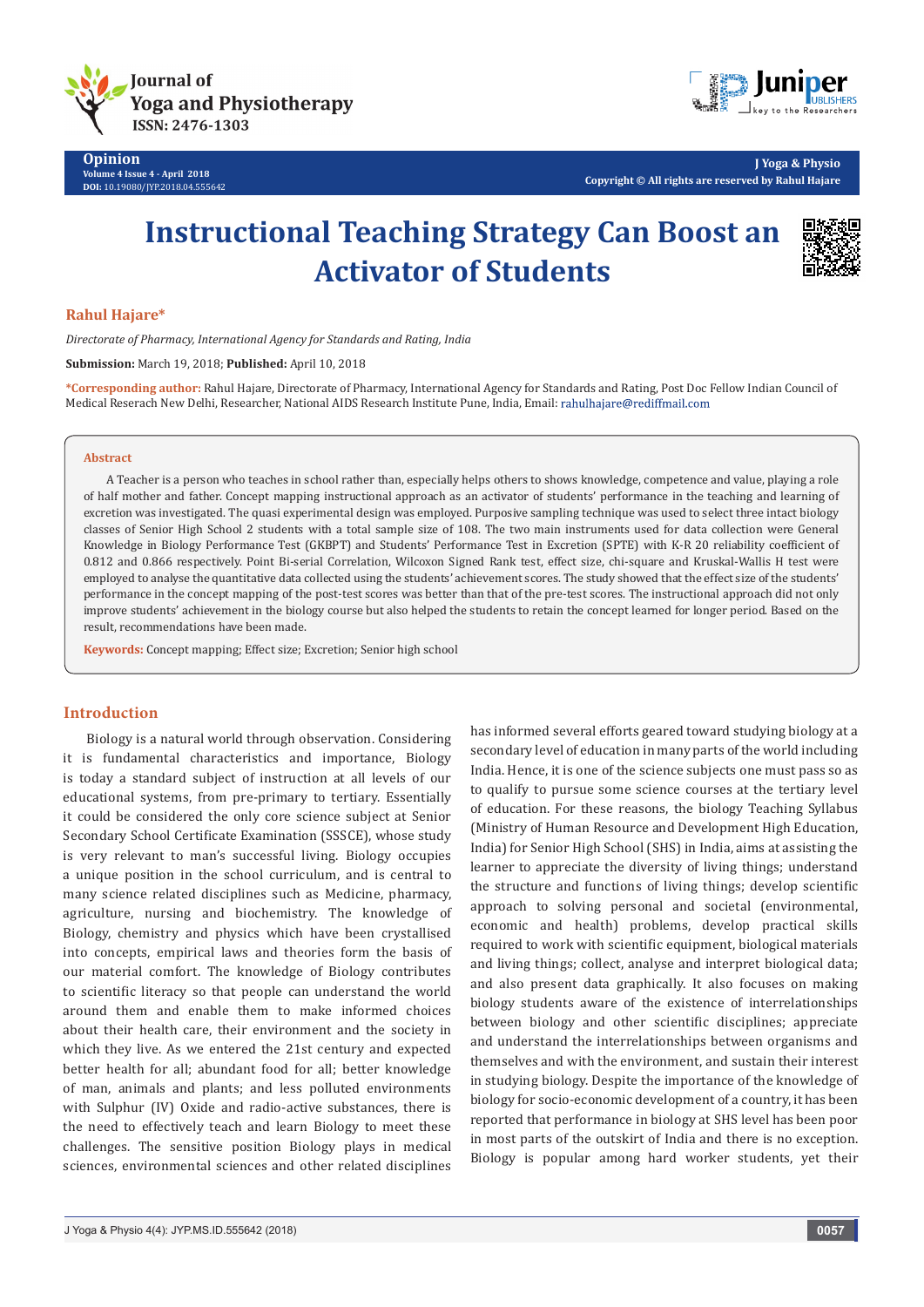performance in it at Secondary School level is low. The situation is not different in international school in India. For instance, the Ministry of Education of India in early 2005 indicated that there is a decline in the performance of students in biology. Reported in their study titled "an investigation into weaknesses exhibited by Senior High School biology Students. Many students who sit the SSSCE in the sciences, specifically, biology, do not perform as expected. They further lamented that this has been a constant source of worry to parents, teachers, educationists and those who have the advancement of science education in India at heart. Again, it was indicated in the work that the performance in biology has also not seen any significant difference over the years as evidenced by the general comments in the West African Examinations Council (WAEC) Chief Examiners' reports for July/ Aug. The researchers believe that students' inability to deeply conceptualise the individual topics treated in biology could account for their woeful performance in the biology papers in general. For example, studies consistently showed that students have problems in understanding key topics of biology such as internal organs, organ systems and processes of their own bodies [1]. Evaluated young children's awareness of biological transformations associated with eating and breathing and showed that young children seldom refer to biological transformation. Results from an international study indicated that about 15 year-old students´ (from 11 different countries) understanding of different organ systems showed that the generally best known organs belong to the digestive system, gastrointestinal Antacid the gaseous exchange system and the skeletal system. It was evidenced in the study conducted by students had better knowledge of their internal organs but most of them had little understanding of their organ system. Reiterated that students had greater difficulties in understanding the excretory systems than the digestive. The students' difficulties in understanding excretory systems are mainly caused by ineffective learning or poor teaching in the classroom. Lawson furthered that when appropriate teaching and learning approaches are not employed in the classroom, students turn to develop certain misconceptions about the topic learned, particularly those that are concerned with more complex or abstract phenomena such as cell division, ultrafiltration in nephrons and the mechanism of circulation, children are less likely to come into immediate and direct contact with them in daily life, and so have little chance to develop their own 'naive' explanations. Emphasised that teachercentred teaching approach, inadequate mastery of subject matter by the teachers and inadequate teaching and learning resources are among other contributing factors that impede students' conception and performance in certain topics in biology. They emphasised that the teaching approach employed

by a teacher is one of the most important explanations of poor performance in science subjects. One teaching approach which has been identified to be dominant in Secondary School level is lecture method [2]. It is teacher-centred teaching approach where a teacher presents information to students in a lecture and students complete assignments out of class and later take an examination to demonstrate their degree of understanding and retention of the subject matter. The lecture method which is predominant in our classrooms does not stimulate students' thinking. Opined that teaching and learning is an attempt to help someone acquire or change some knowledge, skill or attitude. Further argued that teaching and learning is a process where one person, the teacher intentionally passes information to another person, the learner. Hence, the goal of teaching is to bring about desirable learning in students. In this process, the learner is expected to receive information, understand it and use it later when the need arises. For effective teaching and learning to occur, the teacher must use an effective approach of conveying the information to the learner [3]. He further noted that the way a teacher teaches is important in that with the right methods and techniques, students can grasp concepts and ideas while poor methods and techniques frustrate students and minimize their chances of success.

## **Conclusion**

The instructional strategies that have been identified to aid students' conception and performance are concept mapping and co-operative learning, which are practically non-existent in the situation where the researchers conducted the study.

### **Acknowledgment**

This study has been guided under the guidance of Renowned Laboratory Scientist Respected Dr. Ramesh Paranjape, Retd. Director and Scientist ' G' National AIDS Research Institute India. I express my sincere gratitude towards Respected Sir for motivation and being great knowledge source for this work.

#### **References**

- 1. [Rahul H \(2017\) Understanding academic and educational problems fit](https://juniperpublishers.com/gjo/pdf/GJO.MS.ID.555822.pdf)  [for purpose in the contributing to attentional and learning difficulties](https://juniperpublishers.com/gjo/pdf/GJO.MS.ID.555822.pdf)  [in our children? Global Journal of Otolaryngology 11\(5\): 555822.](https://juniperpublishers.com/gjo/pdf/GJO.MS.ID.555822.pdf)
- 2. Rahul H (2017) Live and Let live: Acceptance of Learning Disability of People Living with Co-Educational Pharmaceutical Institute Self-Financed and Privately Managed Remote Areas in India where Stigma and Discrimination Persist". Current Opinions in Neurological Science 1(6): 311-313.
- 3. [Rahul Hajare \(2017\) Early rising may be linked to mental health issues](https://biomedres.us/pdfs/BJSTR.MS.ID.000145.pdf)  [in institute of pharmaceutical science an observational study draws](https://biomedres.us/pdfs/BJSTR.MS.ID.000145.pdf)  [inference from a legal to cultural principles through independent](https://biomedres.us/pdfs/BJSTR.MS.ID.000145.pdf)  [variables. Biomed J Sci & Tech Res 1\(1\): 1-2.](https://biomedres.us/pdfs/BJSTR.MS.ID.000145.pdf)